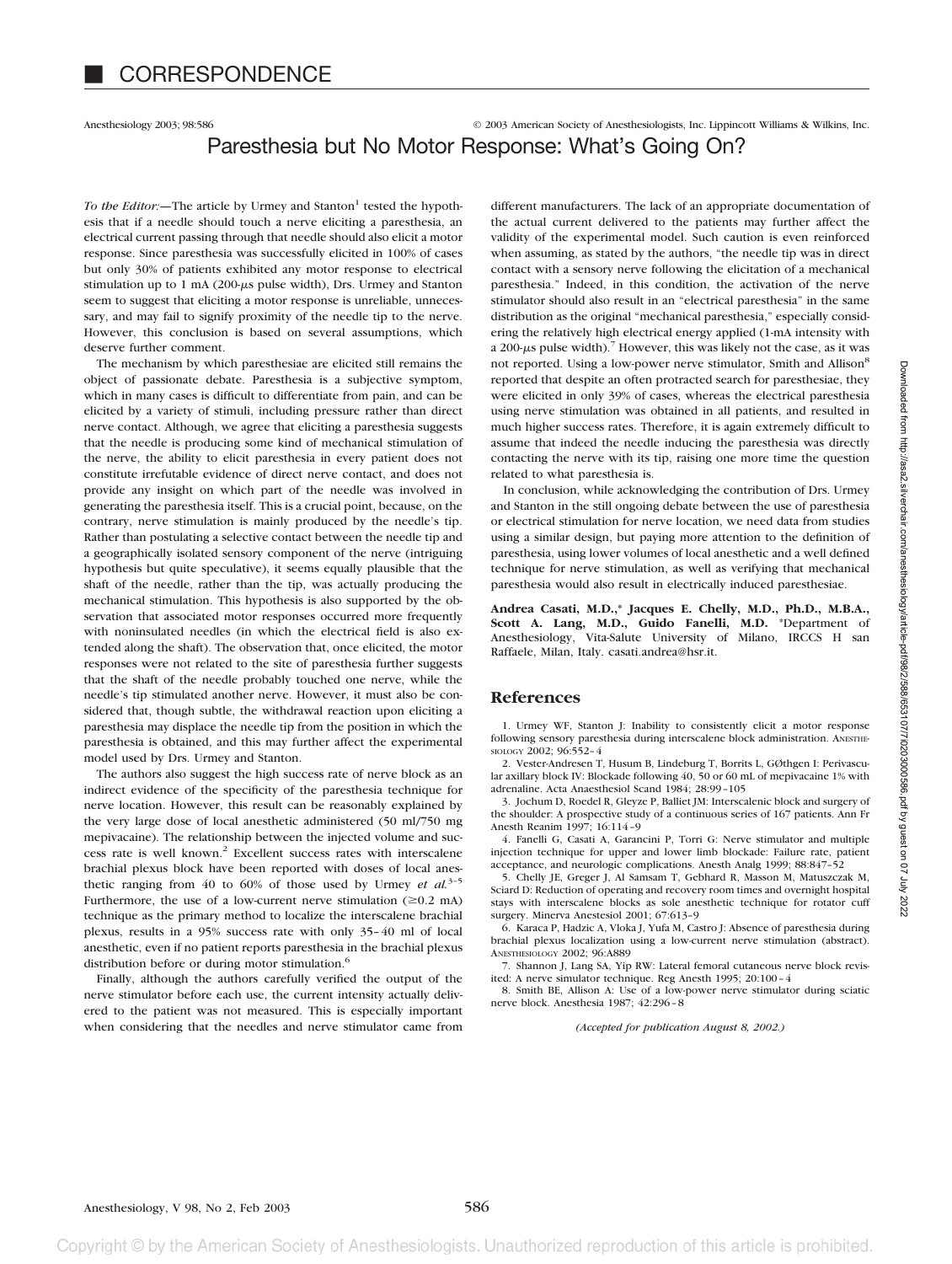Anesthesiology 2003; 98:587–8 © 2003 American Society of Anesthesiologists, Inc. Lippincott Williams & Wilkins, Inc.

# Motor Response following Paresthesia during Interscalene Block: Methodological Problems May Lead to Inappropriate Conclusions

*To the Editor:—*We read with great interest the article by Urmey and Stanton.<sup>1</sup> It would appear, however, that the validity of the results must be viewed with some caution and the authors' conclusions, in particular, call for several comments.

First, use of fresh batteries for a nerve stimulator is not sufficient to prove its adequacy. A peripheral nerve stimulator in use for several months might not perform as well as a new one.<sup>2</sup> For use of this importance, the stimulator output should have been tested with a calibrated oscilloscope. A stimulator that underestimates current output can mislead the operator. Moreover, a stimulator with clearly marked polarity would have been preferable. If polarity is inversed inadvertently, more current is needed.

Nerves are not fixed in the surrounding tissue. Despite the needle presumably being near the nerve and immobilized when paresthesia are reported, imperceptible patient movement or breathing can dislodge the needle. There is no doubt that for patient comfort and security, as well as ethical reasons, the solution was injected after applying the stimulator only long enough to achieve paresthesia and not while maintaining paresthesia. To date, how close a needle must be to a sensory fascicle to produce mechanical paresthesia has not been established.<sup>3</sup> Is the needle situated inside the nerve in contact with the sensory fascicle of the reported paresthesia, just touching the nerve, or somewhere in the vicinity of the nerve? Shoulder paresthesia can be provoked by deep palpation of the interscalene groove in thin patients.

Why varied responses are observed after mechanical or electrical stimulation of the same root or trunk can be explained by fine details of anatomy. With the interscalene technique, the plexus is located at the level of the trunk and/or anterior branch of the spinal nerve. As a result, the response elicited is clearly metameric. The upper trunk and C5-C6 contain sensory fascicles that distribute to the upper lateral brachial cutaneous nerve (axillary nerve; C5), the lower lateral brachial cutaneous nerve (radial nerve; C5-C6), the lateral antebrachial cutaneous nerve (musculocutaneous nerve; C6), and the palmar cutaneous branch of the median nerve (C6). Consequently, paresthesia extending from the shoulder to the hand is not surprising with the interscalene approach. Similarly, with a nerve stimulator, the contractions commonly mediated by the cephalad roots (C5-C6) or upper trunk are those of the supraspinatus, infraspinatus (C4-C6), deltoid (C4-C6), biceps brachii (C5-C6), brachioradialis (C5-C6), extensor carpi radialis longus (C6-C7), pronator teres (C6-C7), and flexor carpi radialis (C6- C8) muscles. A distal paresthesia or motor response does not necessarily imply that the needle has been inserted too deeply, contrary to what had been suggested elsewhere.<sup>4</sup> Lastly, satisfactory results require taking care not to regard as positive the shoulder responses that are due to stimulation of a collateral branch either directly or with the shaft of an uninsulated needle.

In addition, electrophysiologic aspects of nerve stimulation and its clinical application are important to consider. Nerves coursing from the plexus are mixed, consisting of different nerve fascicles, including groups of axons that determine a common and specific motor or sensory innervation. With the minimum current able to produce a stimulus, large A  $\alpha$  motor fibers are stimulated, while small A  $\delta$  and C fibers are not. In such cases, a motor response is obtained without pain or patient discomfort. The shoulder is innervated by 30% of the fibers of the brachial plexus, 28.4% for motor innervation, and only 1.6% for sensory innervation.<sup>5</sup> The assumption by Urmey and Stanton that each paresthesia constituted evidence of contact with a sensory fascicle alone was probably unfounded. Sensory and motor fascicles do not appear to be very distant from each other in the brachial plexus.

Eliciting a motor response rather than a sensory response should occur frequently.

However, when pure sensory fibers were stimulated, confirmation of the needle tip being in contact with the nerve is obtained by eliciting paresthesia with each pulsation.<sup>2</sup> For successful peripheral nerve blockade, electrical paresthesia at  $0.4$  -  $0.6$  mA (100-200  $\mu$ s) have been used as endpoint without evidence of mechanical paresthesia or nerve damage.<sup>6,7</sup> If contact persisted with a sensory component of the nerve root, how was it possible for none of the patients to report electrical paresthesia to the two observers in spite of the maximum attained current of 1.0 mA, when they clearly indicated having the corresponding mechanical paresthesia several seconds earlier? As a very high stimulus is needed once the tip is some distance away from the nerve according to Coulomb's law, the only credible explanation is that, in 70% of the patients studied, the needle was sufficiently remote from the nerve after the initial paresthesia.

On the contrary, a very low current was sufficient to produce the response in the other 30% of cases. An uninsulated needle would have required more current to stimulate the nerve. Achievement of a response with such minimal intensity indicates that the needle remained in very close contact or was touching the nerve.<sup>8</sup> Urmey and Stanton are to be congratulated because they provided good evidence that the needle has to be quite close to the nerve when paresthesia is elicited. A motor response at  $0.1-0.2$  mA for 200  $\mu$ s was obtained in several patients after the paresthesia disappeared. When responses are observed for currents this low, injection should be avoided, notably in unconscious subjects.<sup>9</sup> When performing nerve stimulation with an insulated needle, the proper endpoint is the minimal stimulating current. The needle is then released and if the response persists, the needle-nerve relationship should remain unchanged at low current (0.2-0.5 mA for 100  $\mu$ s). The operator should verify that the motor response disappears by applying decreased current once again before injection. The response should be abolished instantaneously with a painless and easily injected 1 ml-test dose.

Paresthesia occurs and serves as a warning with all techniques including use of nerve stimulators. Paresthesia is usually difficult to elicit with a short-bevelled, insulated needle.<sup>3</sup> The observed  $30\%$  increase in ability to obtain nerve stimulation with a long-bevelled needle is most likely due to a tendency of short-bevelled needles to press or push the nerve away.<sup>10</sup> Long-bevelled needles are sharper, may penetrate the nerve easier, and potentially increase the risk of postoperative dysesthesia. In contrast, despite frequent unintentional paresthesia during block placement, the withdrawal and redirection of stimulating short-bevelled needles is not associated with an increased incidence of neurologic complication, even when using a multiple injection technique. $11$  Urmey and Stanton would probably have consistently observed a motor response before mechanical or electrical paresthesia had they chosen to begin with an adequate procedure of nerve stimulation at a recommended higher current.

Currently, no compelling evidence exists to endorse a single technique or needle as superior with respect to success rate or incidence of complications. There are no prospective randomized controlled studies that compare the relative risks of regional anesthesia performed on anesthetized or conscious patients. Nevertheless isolated case reports,<sup>12</sup> and medicolegal reports provide a background of suspicion, which is difficult to refute with a lack of data either for or against the practice. The incidence of dramatic complications appears to be higher following interscalene approaches to the brachial plexus.12 In the absence of firm data to the contrary, the weight of clinical practice suggests that the majority of peripheral nerve blocks, with the possible

Convright © by the American Society of Anesthesiologists. Unauthorized reproduction of this article is prohibited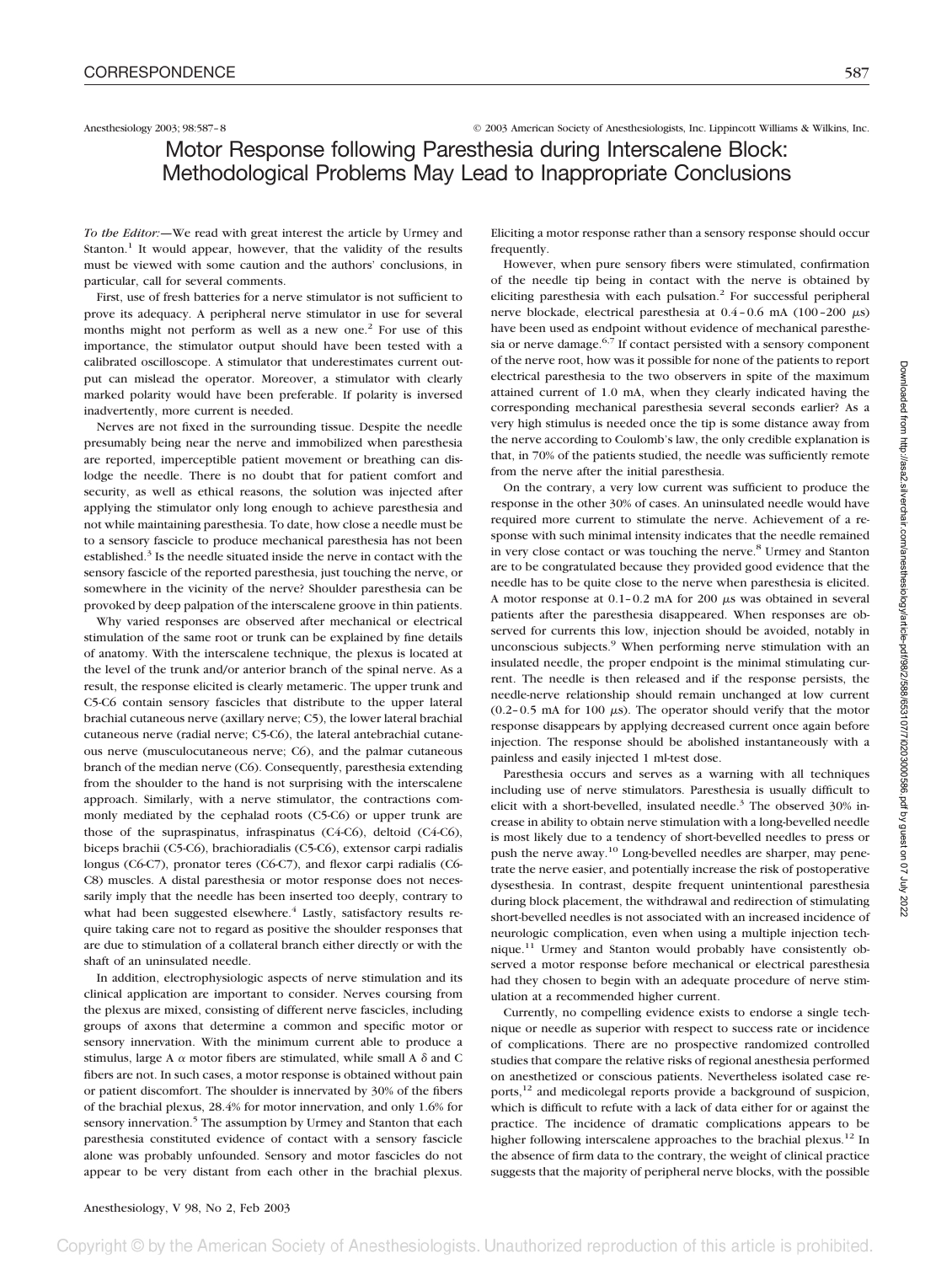exception of the interscalene approach to the brachial plexus, can be performed under sedation. The anesthesiologist should carefully consider whether the benefits of regional anesthesia performed on an anesthetized patient are greater than the risk of a catastrophic outcome. It is important that authors not draw conclusions erroneously based on slight imperfections in a study design, especially conclusions leading to recommendations or contraindications with significant medicolegal connotations.

**Olivier Choquet, M.D., Denis Jochum, M.D., Jean-Pierre Estebe, M.D., Louis-Jean Dupré, M.D., Xavier Capdevila, M.D., Ph.D.\*** \*Departement d'Anesthesie Reanimation A, Hopital Lapeyronie, Montpellier, France. x-capdevila@chu-montpellier.fr

#### **References**

1. Urmey WF, Stanton J: Inability to consistently elicit a motor response following sensory paresthesia during interscalene block administration. ANESTHE-SIOLOGY 2002 Mar; 96:552–4

2. Pither CE, Raj PP, Ford DJ: The use of peripheral nerve stimulators for regional anesthesia: A review of experimental characteristics, technique, and clinical applications. Reg Anesth 1985; 10:49–58

3. Choyce A, Chan VW, Middleton WJ, Knight PR, Peng P, McCartney CJ: What

is the relationship between paresthesia and nerve stimulation for axillary brachial plexus block? Reg Anesth Pain Med 2001; 26:100–4

4. Urmey WF: Interscalene block: the truth about twitches. Reg Anesth Pain Med 2000; 25:340–2

5. Slingluff C, Terzis J, Edgerton M: Surgical anatomy of human brachial plexus (In French). In: Monographies du GEM. Les paralysies du plexus brachial. 2e éd. Paris, Expansion Scientifique Francaise, 1995, 14–8

6. Comfort VK, Lang SA, Yip RW: Saphenous nerve anaesthesia: A nerve stimulator technique. Can J Anaesth 1996; 43:852–7

7. Shannon J, Lang SA, Yip RW, Gerard M: Lateral femoral cutaneous nerve block revisited: A nerve stimulator technique. Reg Anesth 1995; 20:100–4

8. Neuburger M, Rotzinger M, Kaiser H: Elektrische Nervenstimulation in Abhängigkeit von der benutzten Impulsbreite. Eine quantitative Untersuchung zur Annäherung der Nadelspitze an den Nerven (Peripheral nerve stimulation. A quantitative study). Der Anaesthesist 2001; 50:181–6

9. Choquet O, Feugeas JL: Nerve stimulation and general anesthesia: Risk of neuropathy (In French). Ann Fr Anesth Reanim 1997; 16:923–8

10. Selander D: Peripheral nerve injury caused by injection needles. Br J Anaesth 1993; 71:323–5

11. Fanelli G, Casati A, Garancini P, Torri G: Nerve stimulator and multiple injection technique for upper and lower limb blockade: failure rate, patient acceptance and neurologic complications. Anesth Analg 1999; 88:847–52

12. Benumof JL: Permanent loss of cervical spinal cord function associated with interscalene block performed under general anesthesia. ANESTHESIOLOGY 2000; 93:1541–4

*(Accepted for publication August 8, 2002.)*

## Anesthesiology 2003; 98:588 © 2003 American Society of Anesthesiologists, Inc. Lippincott Williams & Wilkins, Inc. What Happened to the Paresthesia?

*To the Editor:—*We read with great interest and enthusiasm the investigation by Urmey and Stanton $<sup>1</sup>$  of the correlation (or lack of) between</sup> paresthesia and motor response during interscalene block. Unfortunately, a fundamental concept of their work was not addressed, discussed or, at worst, may be faulty. As a result, we are unsure how to apply their study and results to our clinical practices.

In the discussion, the authors state "the ability to elicit paresthesia in every patient in this study constituted evidence that nerve contact was made by the tip of the needle in every case." They present no data or evidence to support this statement. We dispute whether paresthesia necessarily indicates needle contact with a nerve. As an anesthesia resident, I witnessed an open placement of an axillary catheter under local anesthesia. Each time the surgeon applied traction to a connective tissue septum within the neurovascular "sheath," the patient experienced a mild median nerve paresthesia. Each time the paresthesia was produced, there were no instruments touching any nerves. Curiously, when the median nerve was retracted to allow passage of the plexus catheter, no paresthesia resulted. Finally, when the catheter was advanced within the neurovascular compartment, multiple median nerve paresthesias resulted. Clearly, paresthesia does not necessarily equal needle contact with nerve. In the absence of a clear understanding of the cause, or causes, of paresthesias, we find it difficult to interpret their results.

In our experience, most paresthesias are mild and immediately resolve in spite of the needle being immobile. The fact that the paresthesia resolves implies that "the event" that produced the paresthesia no longer exists in spite of the needle being "immobilized." Taken further, many practitioners I know are reluctant to administer local anesthetic or choose to give a very small "test dose" in the setting of a persistent paresthesia for fear of an intraneural injection. Using this chain of logic, by the time Urmey and Stanton stimulated the needle, the conditions that produced the paresthesia no longer existed. In other words, the position of the needle relative to the nerve has changed. This alternative explanation is also consistent with their data showing that noninsulated needles produced motor response more frequently than insulated.

Finally, we tried to apply their study results to our own practice except we approached the problem from the other direction. We performed 19 consecutive interscalene blocks using a 22-gauge, insulated, short bevel needle and a nerve stimulator (Stimuplex Dig RC, B Braun, Bethlehem, PA). None of the patients received premedication. The stimulator current was set at 0.50 mA. None of the patients (0 of 19) experienced a paresthesia before a motor response was observed. All 19 blocks were successful (loss of deltoid/biceps and surgery performed without need for general anesthesia). We have a hard time understanding and explaining these data in light of the results and speculations by Urmey and Stanton.

**Christopher Carter, M.D.,\* Warren Sandberg, M.D., Ph.D.** \*Anesthesia Services Medical Group, San Diego, California. ccarter@doctor.com

#### **References**

1. Urmey WF, Stanton J: Inability to consistently elicit a motor response following sensory paresthesia during interscalene block administration. ANESTHE-SIOLOGY 2002; 96:552–4

*(Accepted for publication August 8, 2002.)*

Anesthesiology 2003; 98:588–90 © 2003 American Society of Anesthesiologists, Inc. Lippincott Williams & Wilkins, Inc.

*In Reply:—*We appreciate the interest expressed in our recent publication. Whereas it was not our intention to incite such passionate and emotional responses from our respected peers, we certainly welcomed and carefully considered the many comments regarding the interpretation of our data and implications of our findings. In our article, we simply described a phenomenon, *i.e.*, that the deliberate elicitation of a paresthesia by advancing a needle to a nerve root during interscalene block is not always associated with the ability to elicit a motor re-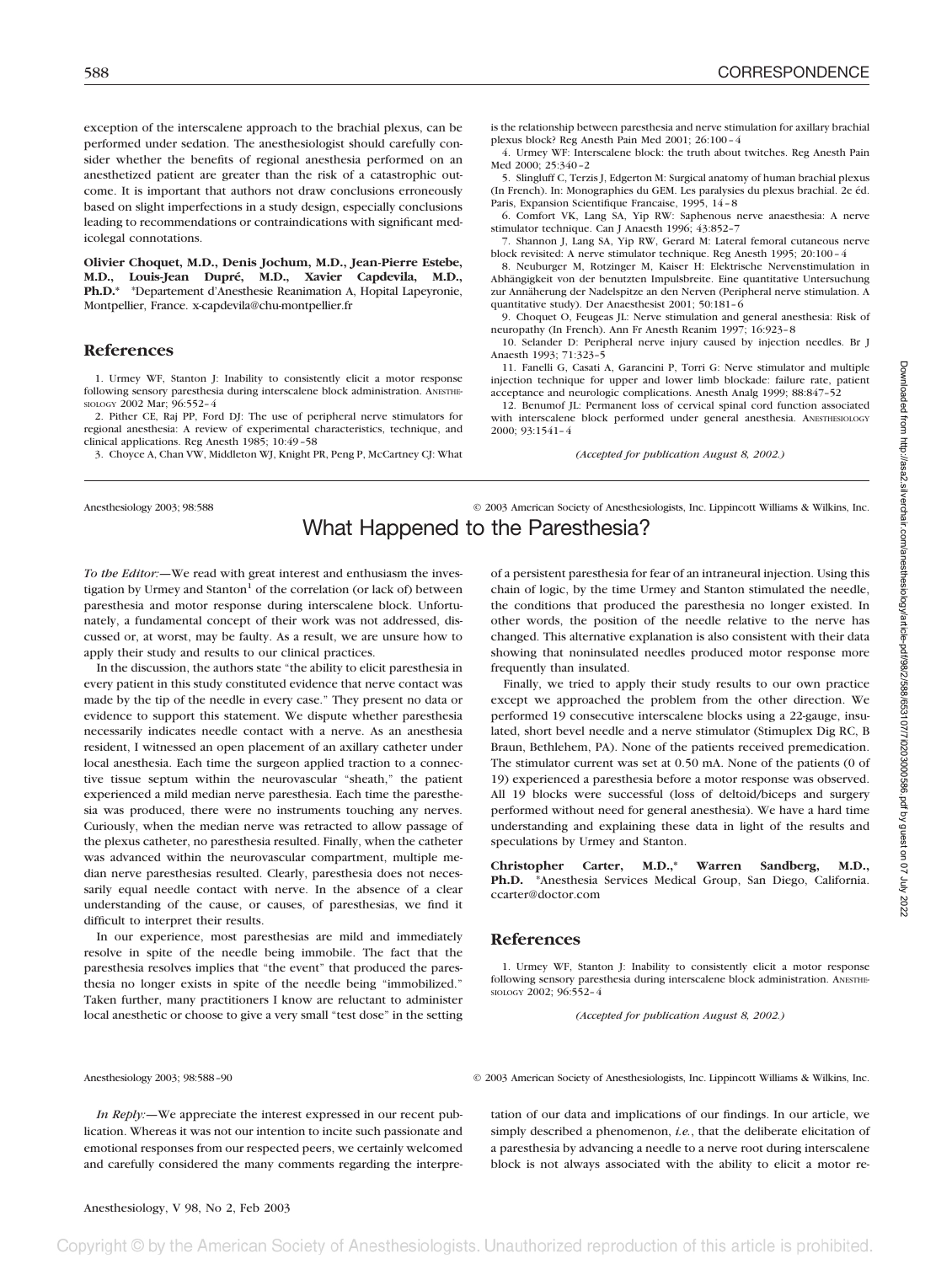sponse to electrical stimulation. Conversely, we have also observed what Carter and Sandberg reported, $<sup>1</sup>$  that is, that a motor response to</sup> needle advancement is not always associated with a paresthesia. Our observations are reproducible and similar observations have been made at other institutions during axillary block.<sup>2</sup> We have videotaped the phenomenon. We do not completely understand nor pretend to be able to definitively explain the easily observed pronounced dissociation between sensory and motor nerve stimulation that occurs in many patients.

Upon review of these letters, there clearly exists some misunderstanding with regard to our intentions. It was not our intention to endorse or condemn any single technique or needle type. At our institution, we routinely use paresthesia techniques, peripheral nerve stimulation techniques, long-beveled needles, and short-beveled needles. With proper technique, we are convinced that all of these are very useful and extremely safe. Use of peripheral nerve stimulation to locate nerves for local anesthetic blockade was a major advance in regional anesthetic practice.

It appears that the questions raised by the authors of all three letters relate either to our methodology or our conclusions.

Regarding our methodology, our reported results cannot simply be dismissed as being secondary to a faulty nerve stimulator that: 1) was brand new, 2) had new batteries, the voltage output of which was checked by digital voltmeter immediately prior to each use, 3) was functionally checked by the ability to transcutaneously stimulate the facial nerve of the first author at 2 mA immediately prior to each use, 4) was equipped with a digital meter indicating the delivered current amplitude in mA. Further, this phenomenon has been observed with more than one manufactured brand of nerve stimulator.

Regarding our conclusions, we believe that our data interpretation was sound and responsible and that we kept an open mind when interpreting new data rather than clinging to preconceived notions that lack scientific support. To this end, we were puzzled by the inconsistencies, double standards, and biased conclusions included in the letter by Choquet *et al.*<sup>3</sup> In their letter, these authors cite the need for a "calibrated oscilloscope" but drew significant conclusions based upon several referenced studies that lacked this same rigorous standard. They state that "confirmation of the needle tip being in contact with the nerve is obtained by eliciting a paresthesia with each pulsation," based upon reference to a review article published in 1985 that neither specifically studied this nor provided supporting experimental data for this statement.<sup>4</sup> It appears to be anecdotal. They state "when responses are observed for currents this low (motor response at 0.1–  $0.2$  mA for 200  $\mu$ s), injection should be avoided..." but later contradict themselves by advocating injection following motor response "at low current (0.2-0.5 mA for 100  $\mu$ s)," again, without data. The fact is that there are presently no compelling data that link injection at low current to nerve injury. Injection at low minimal current has never been prospectively compared to injection at higher minimal currents. Indeed, all three catastrophic complications reported by Benumof<sup>5</sup> that involved the use of a peripheral nerve stimulator, reported injection with current levels in the 0.81 mA to 1.0 mA range. Choquet *et al.* include editorial commentary on the presumed advantages of shortbeveled needles compared to long-beveled needles without statistically significant data from prospective controlled studies to support their views. The fact is, as Neal *et al.* recently published, "there are no randomized clinical trials to support or refute the ability of various needle types and bevel configurations to impale human nerves."6 Choquet *et al.* omit relevant data that short-beveled needles caused more severe nerve lesions in animal studies and that the lesions took longer to heal.<sup>7</sup> The "tendency of short-beveled needles to press or push the nerve away" is a myth. With minimal pressure, under direct vision, a short-beveled needle will travel into the substance of an isolated nerve<sup>7,8</sup> or through an anesthetized animal nerve (William F. Urmey, M.D., unpublished observations; 22-gauge, short-bevel needle was easily passed through brachial plexus fascia and nerves in an anesthetized dog, Harvard School of Public Health, Boston, MA, Octo-

ber 1987). In fact, three of the four catastrophic cases reported by Benumof<sup>5</sup> documented the use of a short-beveled needle that clearly entered the neural tissue itself. Finally, Choquet *et al.* claim "paresthesia(s) are usually difficult to elicit with a short beveled insulated needle," but contradict this a few lines later by stating "frequent unintentional paresthesia" occur during block placement by withdrawal and stimulation of short-beveled needles.

On the other hand, we thank Casati *et al.*<sup>9</sup> and Carter and Sandberg<sup>1</sup> for their constructive critiques and agree that an "ability to elicit a paresthesia in every patient does not constitute irrefutable evidence of direct nerve contact." There is no obvious way to ethically prove this. Perhaps two-dimensional ultrasonographic examination of nerves during paresthesia can eventually help to answer this question. (Joseph Kay, M.D., Assistant Professor of Anesthesiology, University of Toronto, Sunnybrook Hospital, Toronto, Canada, personal communication, July 2002). Nevertheless, it is extremely unlikely and represents very wishful thinking to believe that a needle deliberately advanced in the direction of superficial large diameter nerve roots causes paresthesia without ever making nerve contact. Our contention that nerve contact was the event that caused paresthesia is supported by the depth at which paresthesia was reported. By contrast, we agree that with use of a peripheral nerve stimulator, it is clear that a motor response may be elicited without contact with the needle's tip, at a distance from the nerve. Nevertheless, in practice, we have frequently encountered further evidence that the needle tip may be in the nerve when motor response is elicited with peripheral nerve stimulator. Often, motor responses occur at very low amperage, disappear with further advance of the needle, only to reappear when the needle is slightly retracted. This constitutes credible evidence that the shielded needle tip may travel through the nerve during our searching. It is illogical to believe that the needle's shaft rather than its point caused the mechanical paresthesias observed in our study; as the needles were all advanced axially, initial contact would be with the needle's point. This does not mean that the needle tip was intrafascicular or intraneuronal. This we believe is exceedingly rare based upon the extremely low incidence of permanent neuropraxias that occur in association with interscalene block.

In summary, there is an old saying, "In life, you will be forgiven your lies, but heaven help you if you attempt to tell the truth." In our opinion, it is denial on our part as anesthesiologists to perpetuate and cling to folklore that we can deliberately aim and advance needles at superficial, large nerves, gently sneaking up on them while never making nerve contact. Although it is tempting to believe in such a never proven concept of "immaculate conduction," there is compelling scientific evidence and unfortunate complications of intraneural damage that argue the contrary. That is, there is every indication and reason to believe that nerve contact occurs during peripheral nerve or plexus blockade. Maybe we are asking the wrong questions. Perhaps, when considering peripheral nerve location by needle exploration, the burden of proof should not lie with having to demonstrate that paresthesia occurs in response to needle tip to nerve contact. Instead, we might begin to ask ourselves how we can prove that no nerve contact occurs when we elicit sensory or motor responses during peripheral nerve blocks. Despite this theoretical routine nerve contact, with responsible technique, peripheral nerve blocks are extremely safe.<sup>10</sup> Use of either accepted paresthesia or electrical nerve stimulation techniques are very safe, if performed carefully on patients who are not overly sedated or anesthetized. Our publication as well as that of Choyce *et al.*<sup>2</sup> represent an initiative in determining the relationship between paresthesia and stimulator techniques used for nerve location. Additional, more sophisticated studies are needed. Forthcoming data should be analyzed openly rather than defensively.

**William F. Urmey, M.D.,\* Jennifer Stanton, B.Sc.** \*Department of Anesthesiology, Hospital for Special Surgery, New York, New York. urmeyw@hss.edu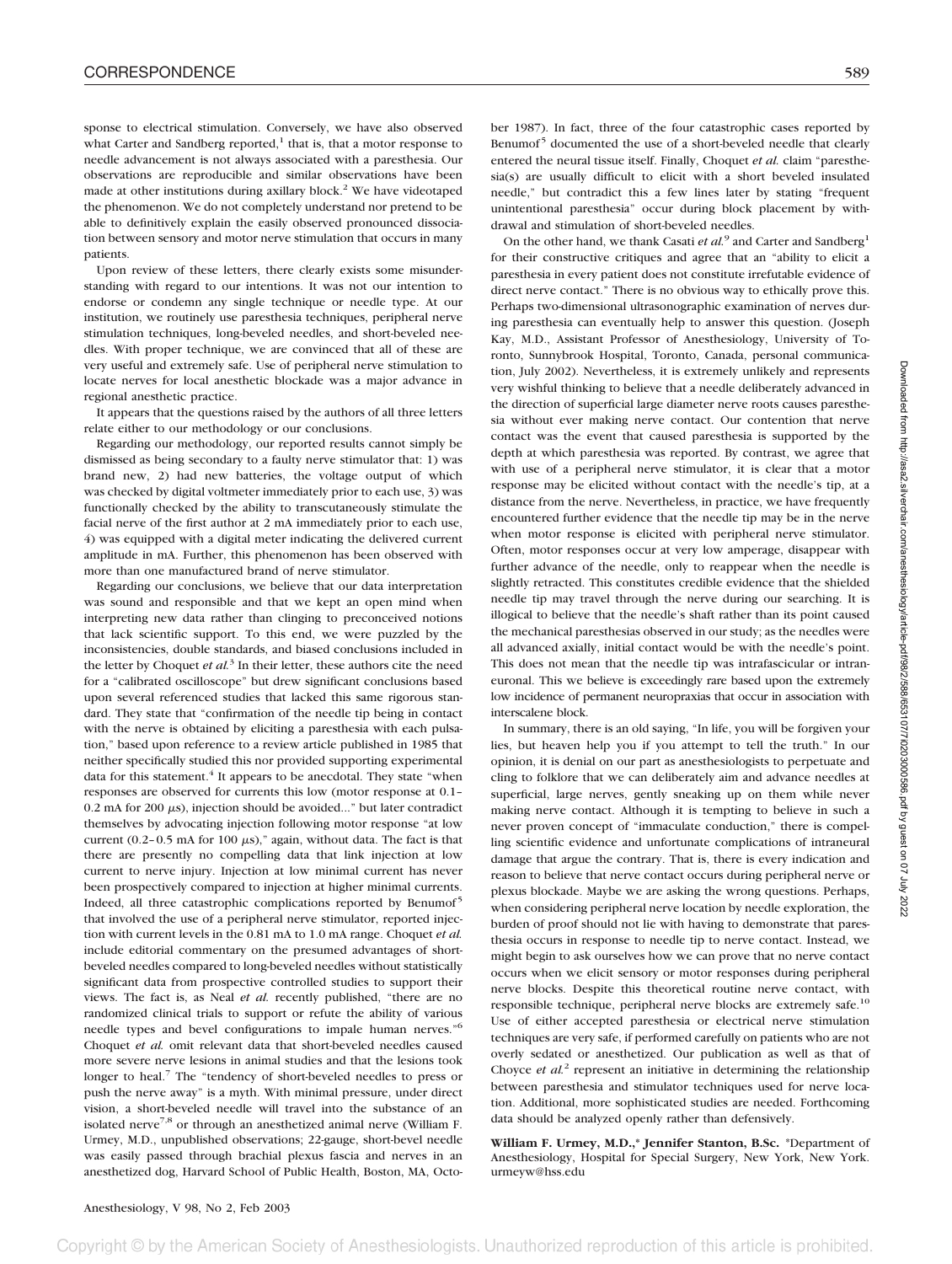### **References**

1. Carter C, Sandberg W: What happened to the paresthesia? (letter). ANESTHE-SIOLOGY 2003; 98:000–000

2. Choyce A, Chan V, Middleton W, Knight P, Peng P, McCartney C: What is the relationship between paresthesia and nerve stimulation for axillary brachial plexus block? Reg Anesth Pain Med 2001; 26: 100–104

3. Choquet O, Jochum D, Estebe J, Dupré L, Capdevila X: Motor response following paresthesia during interscalene block: methodological problems may lead to inappropriate conclusions (letter). ANESTHESIOLOGY 2003; 98:000-000

4. Pither C, Prithvi P, Ford D: The use of peripheral nerve stimulators for regional anesthesia. A review of experimental characteristics, technique and clinical applications. Reg Anesth 1985; 10:49–58

5. Benumof J: Permanent loss of cervical spinal cord function associated with interscalene block performed under general anesthesia (case report). ANESTHESI-OLOGY 2000; 93:1541–4

6. Neal J, Hebl J, Gerancher J, Hogan Q: Brachial plexus anesthesia: essentials of our current understanding. Reg Anesth Pain Med 2002; 27:401–28

7. Rice A, McMahon S: Peripheral nerve injury caused by injection needles used in regional anaesthesia: influence of bevel configuration, studied in a rat model. Br J Anaesth 1992; 69:433–8

8. Hirasawa Y, Katsumi Y, Kusswetter W, Sprotte G: Experimental studies on peripheral nerve injuries caused by injection needles [German]. Regional Anaesthesie 1990; 13:11–5

9. Casati A, Chelly J, Lang S, Fanelli G: Paresthesia but no motor response: what's going on? (letter). ANESTHESIOLOGY 2003; 98:000–000

10. Auroy N, Narchi P, Messiah A, Litt L, Rouvier B, Samii K: Serious complications related to regional anesthesia. ANESTHESIOLOGY 1997; 87:479–86

*(Accepted for publication August 8, 2002.)*

## Anesthesiology 2003; 98:590–1 © 2003 American Society of Anesthesiologists, Inc. Lippincott Williams & Wilkins, Inc. 2-Octyl Cyanoacrylate Glue for the Fixation of Continuous Peripheral Nerve Catheters

*To the Editor:—*Continuous peripheral nerve blocks have been associated with sustained effective postoperative analgesia, $1-3$  opioid sparing,<sup>4,5</sup> improved rehabilitation,<sup>6</sup> and improved patient well being. However, the catheters used to deliver local anesthetic are frequently difficult to secure and maintain in the correct position. Several methods to fasten catheters have been advocated, such as suturing, retrograde subcutaneous tunneling, $\frac{7}{7}$  cutaneous sutures, $\frac{8}{7}$  and different methods of taping. Nevertheless, accidental dislodgement is still a frequent problem particularly with freely mobile sites, such as the neck and the axilla or lumbar region where perspiration is prominent. Having a simple, noninvasive, reliable method for catheter fixation would be beneficial. We report cases of three patients undergoing outpatient continuous nerve catheters secured with 2-octyl cyanoacrylate glue (Dermabond® Topical Skin Adhesive, Ethicon, Somerville, NJ).

The first patient was scheduled for left knee manipulation followed by use of a continuous passive range of motion machine. As part of the anesthetic plan a lumbar plexus block<sup>9</sup> was performed. The patient's back was prepped using Betadine® (Purdue Fredrick, Stamford, CT) and isopropyl alcohol. The block was placed using an 18-gauge 150-mm insulated Tuohy needle (B. Braun Medical, Bethlehem, PA) and a 20-gauge standard polyamide epidural catheter. After placement, the catheter was pulled taught against the skin. Using a sterile applicator the 2-octyl cyanoacrylate adhesive (Dermabond® Topical Skin Adhesive) was applied from the puncture site along 5 cm of the catheter's length. After approximately 4 min, the adhesive formed a clear coating that was not tacky to touch. The puncture site was then covered with a sterile transparent dressing. The patient was discharged home the next day with a disposable infusion pump delivering local anesthetic. On return to the ambulatory center 56 h later, the lumbar plexus transparent dressing was firmly adherent but easily peeled off. With moderate force, the catheter was then pulled away from the skin, from its distal attachment toward the puncture site. The catheter was then easily removed. No abrasion or irritation of the skin was noted along the previous location of the catheter.

The second patient was scheduled for a rotator cuff repair and placement of an interscalene catheter. Using a 3.8-cm insulated Tuohy needle and the same technique, a continuous interscalene block was performed.10 After the catheter was placed, it was also secured using the 2-octyl cyanoacrylate adhesive as described with the first patient. This patient spent the first postoperative night in the recovery care center and was discharged home with a continuous interscalene infusion. On return to the ambulatory center 59 h after the initial block, there was no leaking at the insertion site. This catheter was also firmly

adherent but easily removed. A transparent strip of adhesive approximately 1 cm wide was still firmly attached to the catheter. No abrasion or irritation of the skin was noted along the previous location of the catheter.

A third patient was scheduled for left knee arthroscopy. The surgeon anticipated an extensive repair with expected intense postoperative pain. A continuous lumbar plexus block was performed without difficulty. After placing the catheter, it was secured using the 2-octyl cyanoacrylate adhesive. The arthroscopy revealed less damage than the initial physical examination and imaging studies and no formal operative procedure was done. The patient was expected to have minimal postoperative pain and be discharged the same day. In the post anesthesia care unit, despite its recent placement, the catheter was easily removed. A 5-cm abrasion was noted along the previous location of the catheter. The patient reported no pain with removal.

#### **Discussion**

The bonding agent used in these three cases was 2-octyl cyanoacrylate (Dermabond® Topical Skin Adhesive). The adhesive comes as a sterile liquid in a monomeric formulation along with the colorant D & C violet #2. It is supplied in a single-use sterile blister pouch. The applicator is composed of a crushable glass ampoule contained within a plastic vial with attached applicator tip. Once applied to the skin, the liquid adhesive is slightly more viscous than water and polymerizes within 1-3 min. This forms a flexible coating that is permanently bound to the keratin in the epidermis and cannot be removed with water-based products. During the bonding process, a mild exothermic reaction takes place that may be perceived as heat by the patient. The bond may be weakened with acetone or petroleum jelly. Prior to administration, it is necessary to remove iodine-based antiseptic solutions because these may inhibit polymerization. After a typical application, the coating lasts approximately 5–10 days and sloughs off naturally with the epithelium. The product is approved by the Food and Drug Administration in place of topical sutures or staples and is marketed for its improved cosmetic results.

In these three cases, the glue formed a transparent shiny layer over the insertion site and appeared to completely seal the needle puncture site as well as the catheter. No break in the layer could be detected. However, as a precaution against contamination, a transparent dressing was also placed over the entry site. Because of the cyanoacrylate, the dressing adheres tighter than it normally does to skin. We hypothesize that placing the dressing over the glued layer may be superfluous but Support was provided solely from departmental sources. clinical data are necessary to support this.

Convright © by the American Society of Anesthesiologists. Unauthorized reproduction of this article is prohibited